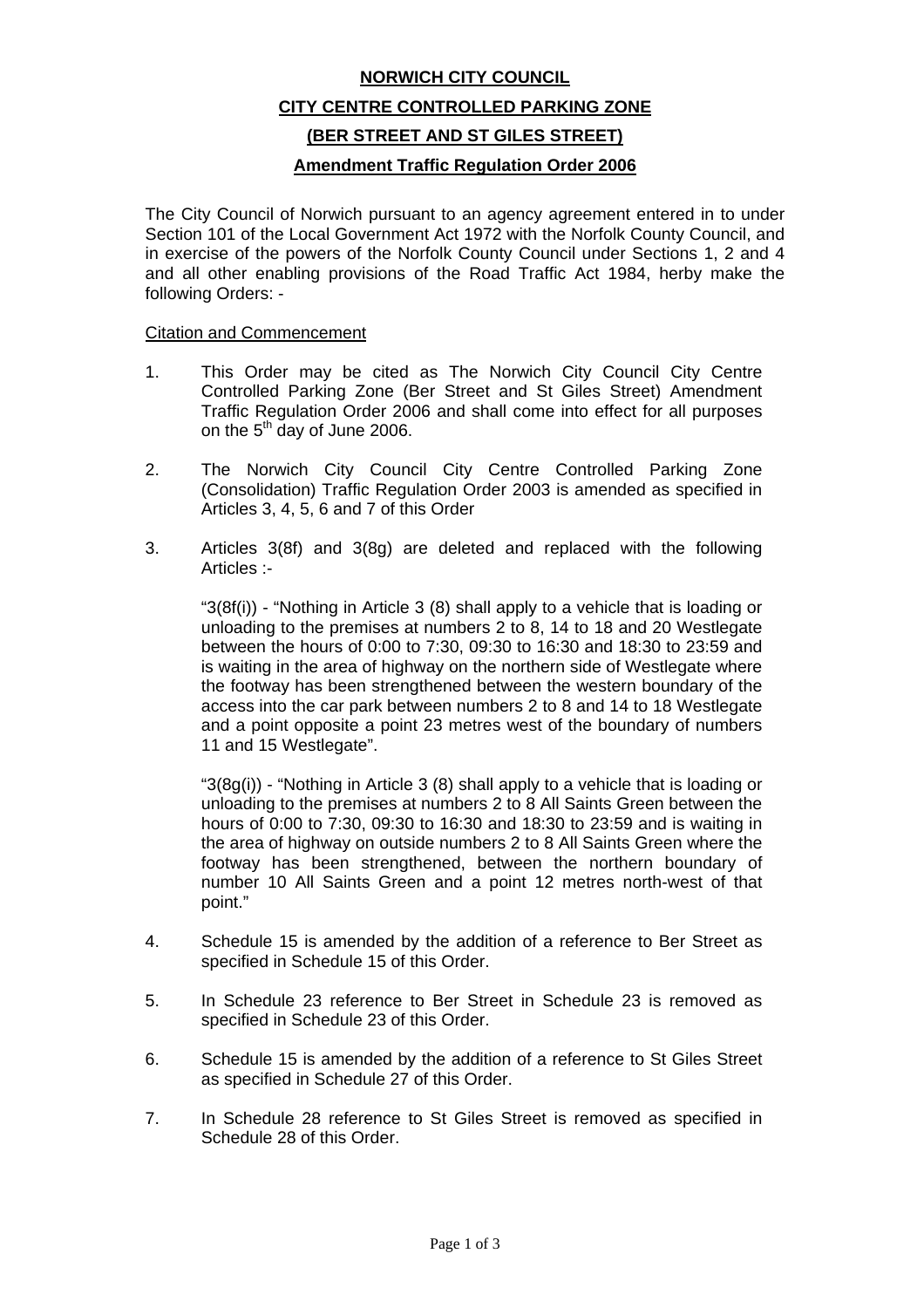## **LIST OF SCHEDULES**

| Schedule 15            | No Loading or Unloading: At Any Time                                                                                                                                                                                                                                                        |
|------------------------|---------------------------------------------------------------------------------------------------------------------------------------------------------------------------------------------------------------------------------------------------------------------------------------------|
| Schedule <sub>23</sub> | No Waiting Mon-Sat 7.30am-6.30pm Any Such Day Not Being<br>Christmas Day                                                                                                                                                                                                                    |
| Schedule 27            | Parking Place for Loading and Unloading Only: At Any Time<br>30 minute maximum stay, no return within 60 minutes, any<br>such day not being Easter Sunday or Christmas Day                                                                                                                  |
| Schedule 28            | Parking Place for Loading and Unloading Only: 7.30am to<br>6.30pm, Monday to Saturday, any such day not being<br>Christmas Day, 30 minutes maximum stay, no return within 60<br>minutes<br>No restriction at all other times Monday to Saturday and at<br>any time Sunday and Christmas Day |

# **Schedule 15 No Loading or Unloading: At Any Time**

New Provision

| Zone   | <b>Lengths of Road</b>                                                                                                                                                                            |
|--------|---------------------------------------------------------------------------------------------------------------------------------------------------------------------------------------------------|
| Castle | <b>Ber Street</b><br>South-west side<br>From a point 47 metres north-west of the north-western back<br>of highway line of Thorn Lane for a distance of 31 metres in a<br>south-easterly direction |

#### **Schedule 23 No Waiting Mon-Sat 7.30am-6.30pm Any Such Day Not Being Christmas Day**

Delete the following reference

| Zone    | <b>Lengths of Road</b>                                                                                                                                                                                                                 |
|---------|----------------------------------------------------------------------------------------------------------------------------------------------------------------------------------------------------------------------------------------|
| St John | <b>Ber Street</b><br>North-east side<br>From a point 25 metres south-east of the southern back of<br>the highway line of Thorn Lane to a point 35 metres north-<br>west of the north-western back of the highway line of Horns<br>Lane |